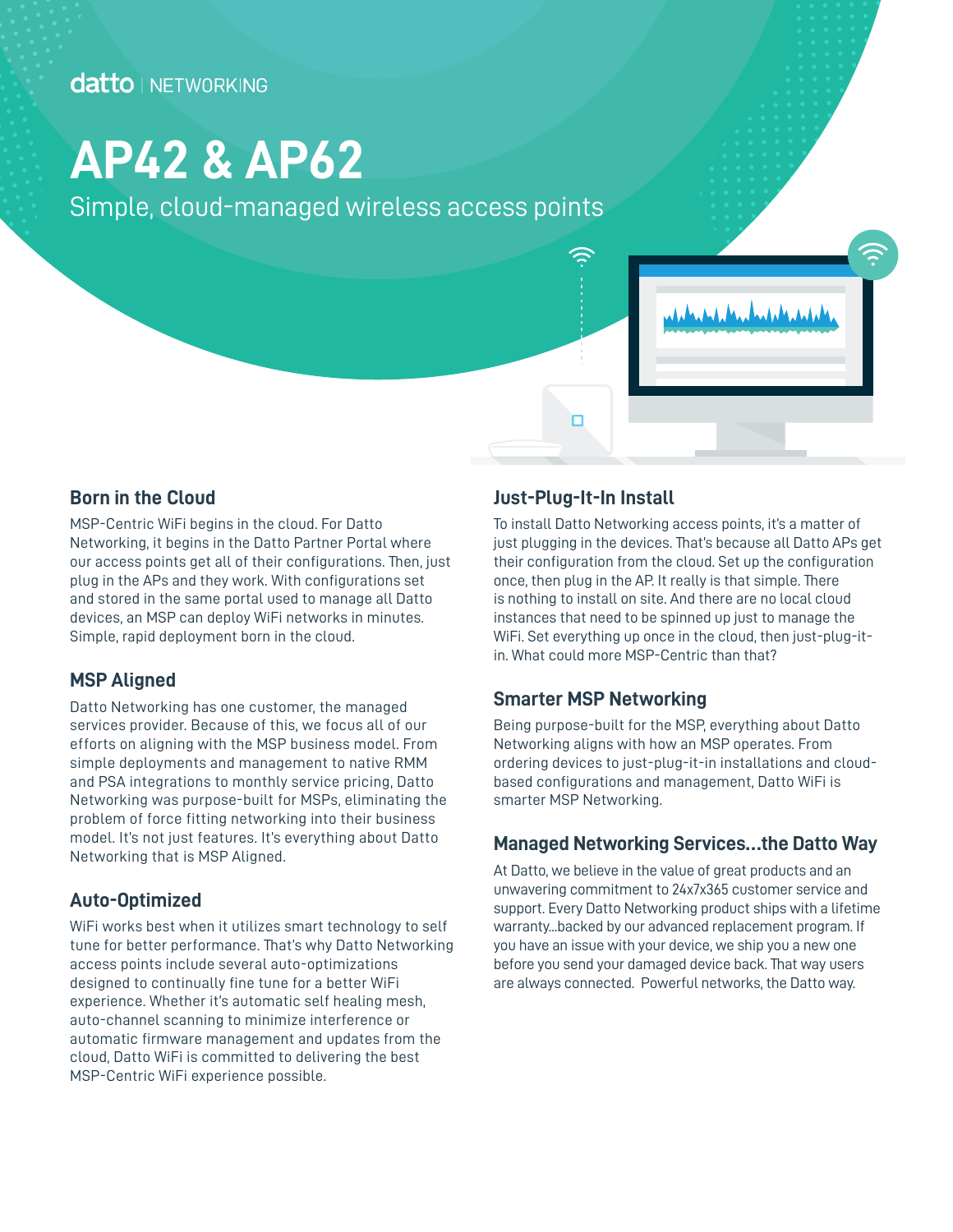## **AP42**

**802.11ac Wave 2 Indoor/Outdoor Cloud-Managed WiFi Access Point**



**Tri-Band 802.11ac Wave 2 Indoor/Outdoor Cloud-Managed WiFi Access Point**

| <b>Wireless Specs</b><br>& Capacity                                       | <b>AP42</b>                                                                                                                                                                                                                                                       | <b>AP62</b>                                                                                                                                        |
|---------------------------------------------------------------------------|-------------------------------------------------------------------------------------------------------------------------------------------------------------------------------------------------------------------------------------------------------------------|----------------------------------------------------------------------------------------------------------------------------------------------------|
| <b>Bands</b>                                                              | $2.4$ GHz + 5 GHz                                                                                                                                                                                                                                                 | $2.4$ GHz + 5 GHz + 5 GHz                                                                                                                          |
| <b>Wireless connectivity</b>                                              | 802.11a/b/g/n/ac Wave 2<br>2.4GHz 2x2, 5GHz 2x2 MU-MIMO<br>20 and up to 40 MHz channels (802.11n)<br>20, 40, and up to 80 MHz (802.11ac)                                                                                                                          | Tri-band 802.11a/b/g/n/ac Wave 2<br>2.4GHz 2x2, Dual 5GHz 2x2 MU-MIMO<br>20 and up to 40 MHz (802.11n)<br>20, 40, 80, and up to 160 MHz (802.11ac) |
| <b>Supported Frequency Bands</b><br>(Country-Specific Restrictions Apply) | 2.412-2.484 GHz<br>5.150-5.250 GHz (UNII-1)<br>5.250-5.350 GHz (UNII-2)<br>5.470-5.730 GHz (UNII-2e)<br>5.735-5.825 GHz (UNII-3)                                                                                                                                  | 2.412-2.484 GHz<br>5.150-5.250 GHz (UNII-1)<br>5.250-5.350 GHz (UNII-2)<br>5.470-5.730 GHz (UNII-2e)<br>5.735-5.825 GHz (UNII-3)                   |
| Speed (rated)                                                             | 1.2 Gbps<br>2.4GHz - 300 Mbps, 5GHz - 867 Mbps                                                                                                                                                                                                                    | 2 Gbps<br>2.4GHz - 300 Mbps, 5GHz 1 - 867 Mbps, 5GHz 2 - 1733 Mbps                                                                                 |
| Range (approximate)                                                       | 75' - 150' indoor (3-4 walls), 400' - 600' outdoor                                                                                                                                                                                                                |                                                                                                                                                    |
| Max users (recommended)                                                   | 50-100 per AP                                                                                                                                                                                                                                                     | 75-150 per AP                                                                                                                                      |
| <b>Features</b>                                                           | <b>AP42</b>                                                                                                                                                                                                                                                       | AP62                                                                                                                                               |
| <b>Cloud Management</b>                                                   | Built-in cloud management (no onsite controller/management appliance required), WPA/WPA2 Personal and Enterprise,<br>captive portal/splash pages, Facebook Wi-Fi, user management capabilities, and much more.                                                    |                                                                                                                                                    |
| <b>Automatic Firmware Upgrades</b>                                        | Yes                                                                                                                                                                                                                                                               | Yes                                                                                                                                                |
| <b>Automatic Feature Upgrades</b>                                         | Yes                                                                                                                                                                                                                                                               | Yes                                                                                                                                                |
| Zero config plug and play                                                 | Yes                                                                                                                                                                                                                                                               | Yes                                                                                                                                                |
| Self-forming, self-healing Mesh                                           | Yes                                                                                                                                                                                                                                                               | Yes                                                                                                                                                |
| <b>Seamless roaming</b>                                                   | Yes                                                                                                                                                                                                                                                               | Yes                                                                                                                                                |
| <b>Wireless LAN</b>                                                       | 4 SSIDs, bridge to LAN, bridge to VLAN (tagging), Public & Private SSIDs, DFS                                                                                                                                                                                     |                                                                                                                                                    |
| <b>Hardware</b><br>& Environmental                                        | <b>AP42</b>                                                                                                                                                                                                                                                       | <b>AP62</b>                                                                                                                                        |
| <b>Warranty</b>                                                           | Lifetime Warranty                                                                                                                                                                                                                                                 |                                                                                                                                                    |
| <b>Mounting</b>                                                           | Installation kit included: t-rail ceiling, solid ceiling or wall, ethernet jack, outdoor wall/pole                                                                                                                                                                |                                                                                                                                                    |
| <b>Ethernet/LAN</b>                                                       | 2 x Gigabit                                                                                                                                                                                                                                                       | 2 x Gigabit                                                                                                                                        |
| <b>PoE</b>                                                                | Standard 802.3af.<br>Passive 18-24V (mode A, B, A+B)                                                                                                                                                                                                              | Standard 802.3af/at.<br>Passive 18-24V (mode A, B, A+B)<br>802.3at recommended                                                                     |
| <b>Power Consumption (Peak)</b>                                           | <b>12W</b>                                                                                                                                                                                                                                                        | 22W                                                                                                                                                |
| <b>CPU</b>                                                                | Qualcomm Dakota IPQ4018                                                                                                                                                                                                                                           | Qualcomm Dakota IPQ4019                                                                                                                            |
| <b>Memory</b>                                                             | 256MB DRAM DDR3                                                                                                                                                                                                                                                   | 256MB DRAM DDR3                                                                                                                                    |
| <b>LED Indicators</b>                                                     | Nine-color LED status indication                                                                                                                                                                                                                                  |                                                                                                                                                    |
| Hardware watchdog                                                         | Yes                                                                                                                                                                                                                                                               | Yes                                                                                                                                                |
| <b>Antennas</b>                                                           | Internal - 2 dual-band                                                                                                                                                                                                                                            | Internal - 2 dual-band, 2 single-band                                                                                                              |
| USB (future expansion)                                                    | Yes                                                                                                                                                                                                                                                               | Yes                                                                                                                                                |
| <b>Indoor/Outdoor Rating</b>                                              | CE Marked for Indoor/Outdoor Use                                                                                                                                                                                                                                  |                                                                                                                                                    |
| <b>Certifications</b>                                                     | EN 60950-1, EN 55032, EN 62311 (SAR & MPE), UL 60950-1, cUL 60950-1, EN 300.328,<br>EN 301.489-1 and EN 301.489-17, EN 301.893, RCM, C-Tick 4268(2.4GHz) +C-Tick 4268 (5GHz),<br>C-Tick 3548, ICES-003, IC RSS-247(2.4GHz) + IC RSS-246(5GHz), FCC Pat 15 B, C, E |                                                                                                                                                    |
| <b>Operating Temperature</b>                                              | $-20^{\circ}$ to 50° C (-4° to 122° F)                                                                                                                                                                                                                            |                                                                                                                                                    |
| <b>Humidity</b>                                                           | 5~90% non-condensing                                                                                                                                                                                                                                              |                                                                                                                                                    |
| <b>Size</b>                                                               | 169.9mm x 169.9mm x 30.48mm (6.69" x 6.69" x 1.2")                                                                                                                                                                                                                |                                                                                                                                                    |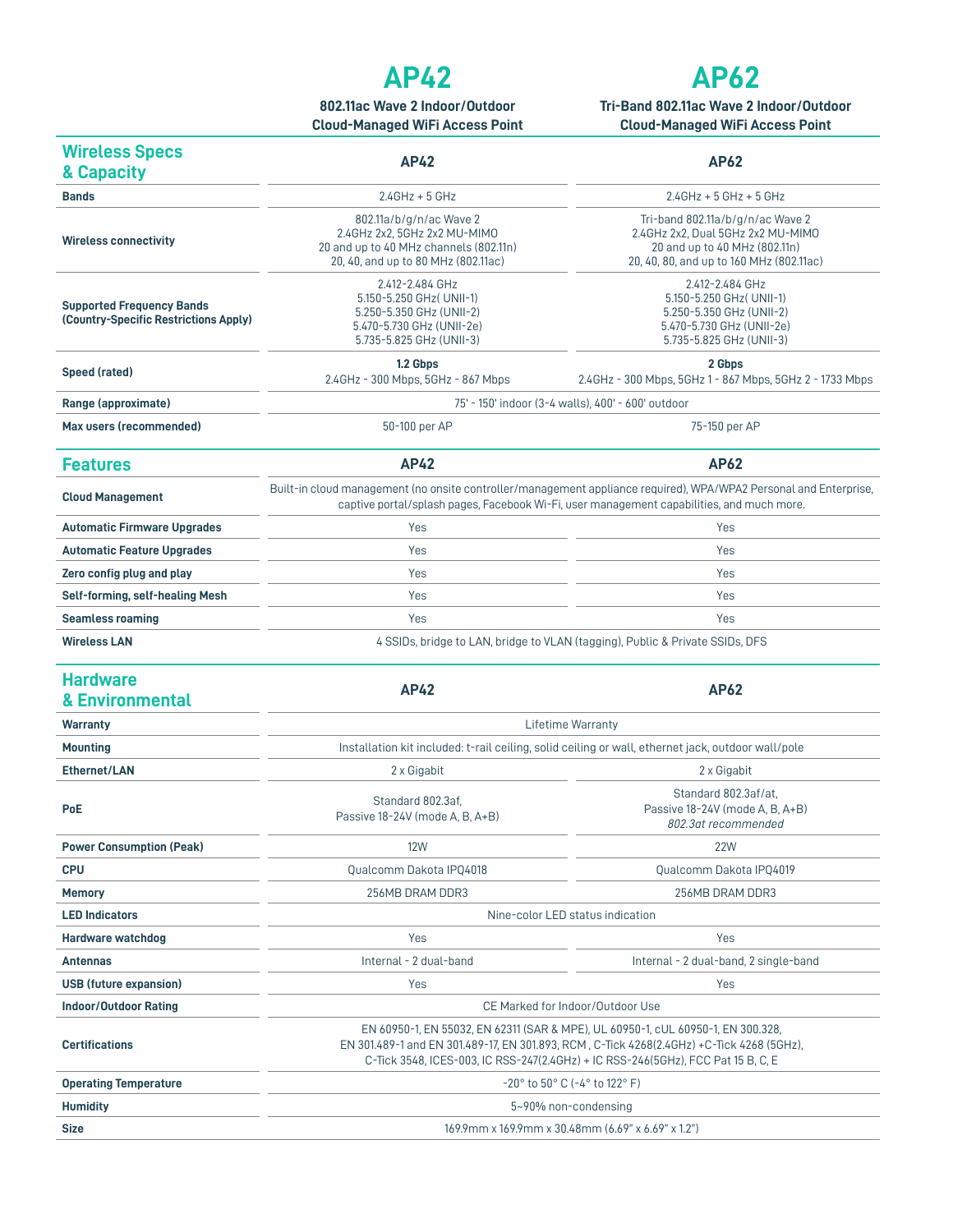## AP42 @2450MHz AP42 @2450MHz



## AP42 @5550MHz AP42 @5550MHz